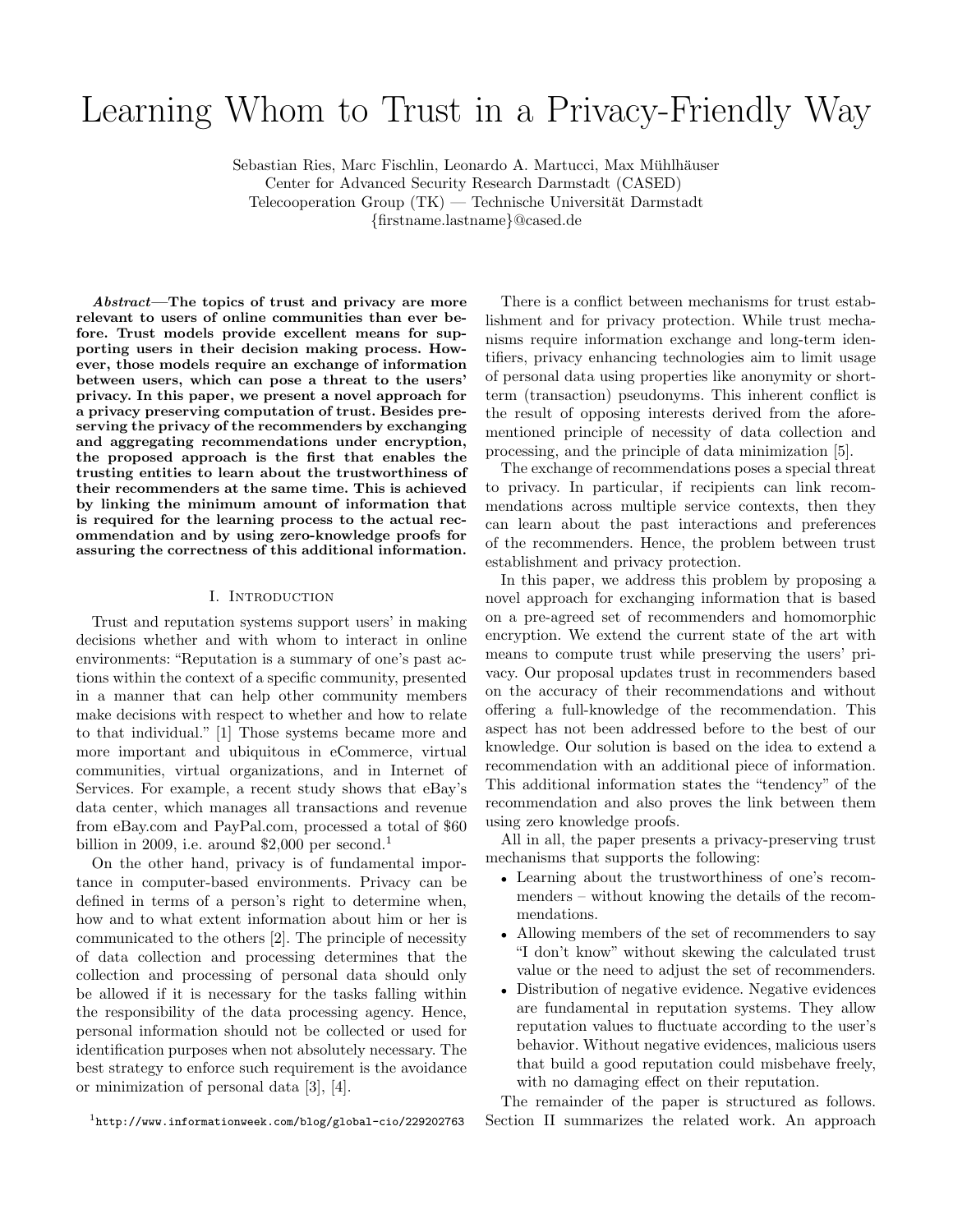for computing trust values is presented in Section III and the objectives of the paper are then formalized in Section IV. Section V describes our protocol for a privacypreserving computation of trust. The proofs and properties are presented in Section VI and the cryptographic tools are detailed in Section VII.Section VIII concludes the paper.

# II. Related Work

In this section we introduce the relevant related work. This section is divided into four parts. First, we recapitulate evidence based trust models. Second, we discuss how privacy is treated according to the trust model used. Third, we organize possible solutions according to their underlying theoretical fundamentals. Finally, we briefly discuss the cryptographic tools that we used in this paper and mention other works that are relevant to the field.

# A. Evidence based trust models

Evidence-based trust and reputation models try to estimate the trustworthiness (or reputation) of a service provider based on the evidence that reflects the outcome of previous interactions of a customer with the service. One of the most prominent examples of such an approach is the feedback score that supports buyers when selecting sellers on eBay (www.eBay.com). Furthermore, there has been a number of proposals of trust and reputation models in research, e.g., centralized models [6]–[8], and distributed models [9]–[13].

Considering the representation and computation of trust, Bayesian trust models [7], [9], [10], [12], [14] provide a couple of advantages compared to ad hoc developed approaches: (i) they provide sound mathematical basis and simple mechanism to update trust values whenever new evidence is available, and *(ii)* they allow to consider the amount of information at trust value is based on, especially, they allow to explicitly express that one does not have any information,<sup>2</sup> *(iii)* they allow to interpret trust as a subjective probability which fits the definition of trust provided in [15].

# B. Dealing with privacy in trust models

In the following we like to discuss the privacy issues of trust models considering the location where trust values are stored and computed:

• Centralized Models: In trust models like eBay or the Bayesian trust models presented in [7], [16] the evidence that is used for calculating the trust value of another party is stored and processed by a reputation centre. In centralized models, it is possible to protect the users privacy by showing the users only an aggregated trust value or reputation value, without revealing who contributed what rating to the overall result. However, this requires a fully trusted centralized authority. Furthermore, this approach has the disadvantage is that the centralized authority can hardly decide whether a rating for an interaction is justified or not.

• Distributed Models: In trust models as provided in  $[9]$ ,  $[10]$ ,  $[14]$ ,  $[17]$  each entity collects its direct evidence, i.e. the outcomes of its past interactions locally. In order to overcome the lack of direct evidence between entities, the models support the exchange of recommendations. The trust value of an interaction partner, is then computed locally by the entity that is interested in evaluating the trustworthiness of an interaction partner taking into account the entity's direct evidence and the recommendations from other parties, which are weighted according to the trustworthiness of the recommenders. The advantages of the distributed approach are:  $(i)$  it does not require a trusted third party *per se*, and  $(ii)$  the recommenders can decide based on the requesting entity, whether they are willing to provide a recommendation, and  $(iii)$  the parties who are evaluating the recommendations can weight those recommendations based on the subjective trustworthiness that they assigns to the recommenders. However, this leads to the situation that in current approaches, the parties who receives a recommendation can learn about the previous interactions and the preferences of their recommenders.

## C. Privacy in distributed systems

We see two basic approaches to preserve the users' privacy in distributed systems:

- Identity- / Pseudonym-based approach: Following this approach, one tries to decouple the real-world identity of a user from his history in the trust system by introducing pseudonyms [5], [18].
- Encryption-based approach: Following this approach, one tries to encrypt recommendations using a homomorphic crypto-system. Thus, the party who evaluates the trustworthiness of an entity, can still perform computation on the encrypted recommendations, but is not able to learn about the individual recommendations [19].

# D. Using encryption to preserve privacy

In this paper, we use an encryption-based approach<sup>3</sup>. In the rest of this section we introduce some state of the art proposals and show why they are not fitting for the stated problem.

The approach presented in [19] uses homomorphic encryption. It does not allow an entity that receives a recommendation to be able to learn about the trustworthiness of the recommenders. Furthermore, the approach does not take into account on how much knowledge a

<sup>2</sup> In non-Bayesian models, an unknown entity usually has an initial trust value, which is arbitrarily assigned, e.g., 0 or 0.5. However, as for the entity receiving this value, it is not possible to decide whether it is based on experience or whether this value is just the initial trust value, those values would skew the computed trust value.

<sup>3</sup>The approach could be used complementary to the identity-based approach proposed in [5].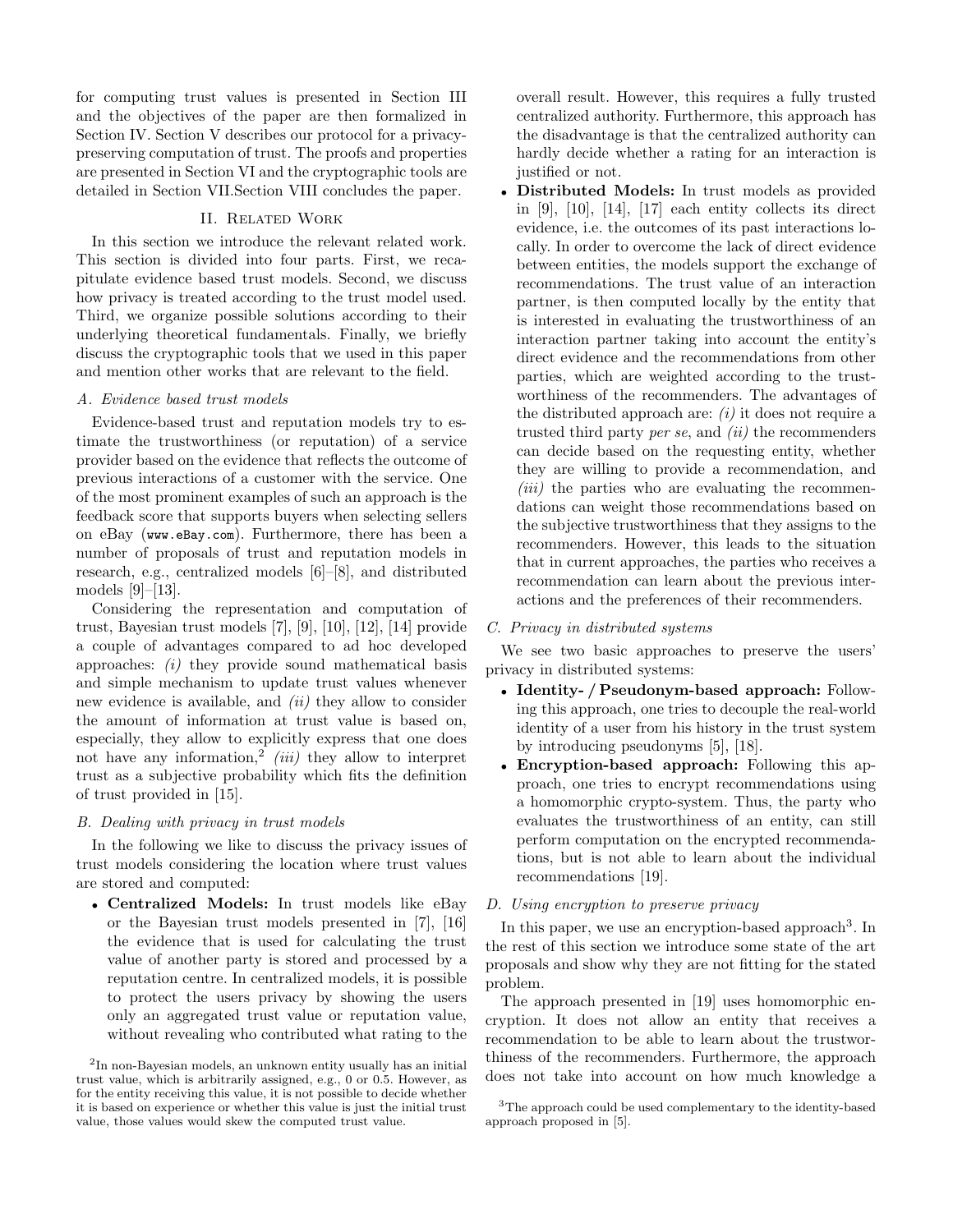recommendation is based upon. Especially, in case that a recommender has not interacted with the interaction partner under evaluation before, it would answer with an initial trust value, which would skew the calculation of the trust value in the end.<sup>4</sup>

Another approach in this class was presented in [20]. This approach is, like ours, based on homomorphic encryption and zero-knowledge proofs. However, it does not support negative ratings.

There are several other approaches tackling the field of trust and privacy, e.g., [21], [22], but the approaches mentioned before are the closest to our solution.

#### III. Assessing Trust While Preserving Privacy

In the following, we propose a novel approach for calculating a trust value in a privacy preserving manner. The approach is based on a Bayesian trust model, homomorphic encryption, and zero-knowledge proofs. We introduce the basic mechanism for the evidence-based computation of trust, and afterwards, two protocols that support a privacy-friendly computation of trust.

## A. Bayesian Representation

This section starts with a short introduction of a representation of trust which is based on the trust and reputation models presented in  $[7]$ ,  $[9]$ ,  $[10]$ ,  $[12]$ ,  $[14]$ .

The main parameters used to derive the trustworthiness of an entity in the Bayesian representation are the numbers of positive r and negative s evidence that have been collected based on direct experience and recommendations. Furthermore,  $r_0$  and  $s_0$  indicate the prior knowledge (as in  $[7], [9], [10], [12], [23]$ . The corresponding Beta probability density function  $f(p | \alpha, \beta)$  is defined as:

$$
f(p \mid \alpha, \beta) = \frac{\Gamma(\alpha + \beta)}{\Gamma(\alpha) \cdot \Gamma(\beta)} \cdot p^{\alpha - 1} \cdot (1 - p)^{\beta - 1} ,
$$
  
where  $0 \le p \le 1, \alpha > 0, \beta > 0$ . (1)

Given the parameters  $r_0$  and  $s_0$ , which may be chosen context-dependent as proposed in [12] or set to  $r_0 = s_0 = 1$ as in  $[7]$ ,  $[9]$ ,  $[10]$ . The opinion about the trustworthiness of an entity is denoted as  $o = (r, s)$ . The expectation value of an opinion is referred to as  $E(o)$  or  $E((r, s))$ . It can be calculated as:

$$
E(o) = E((r, s)) = \frac{r + r_0}{r + s + r_0 + s_0}
$$
 (2)

# B. Computational Model of Trust

In the following, we refer to the consumers of recommendations and service providers as *entities*. The computational trust model provides means for combining the direct evidence of the initiator, i.e., the consumer that wants to select a service, and indirect evidence (recommendations)

<sup>4</sup>A possible way around would require the redefinition of the recommenders set. However, such a change would heavily increase the computational costs of this proposal.



Figure 1. Trust network

from third parties. This can also be referred to as trust propagation. The basic ideas for trust propagation in the proposed approach are similar to the ones presented in [7], [23]. Therefore, the operators for the trust propagation are given the same names. The consensus operator combines several opinions to a single one, and the discounting operator allows to weight recommendations based on the reputation of, or opinion about, the recommender.

For the explanation of the trust propagation a simple network is illustrated in Figure 1. Here, entity A is in the role of the initiator of an interaction, i.e., entity A has to select a service provider from a set of available service providers. As a basis for the selection, the initiator evaluates the trustworthiness of the candidates. In order to evaluate the trustworthiness of a candidate C, entity A uses its direct evidence and indirect evidence, which are also referred to as recommendations. In the example, entity A does not have any direct evidence, but it receives recommendations from the recommenders  $B_1, B_2, \ldots, B_{100}.$ 

It is necessary to distinguish between the different contexts in which an entity gained trust. An entity may be trustworthy in the context of providing a service or in the context of providing recommendations about certain classes of service, as illustrated in Figure 1. The first is important for the selection of a candidate, the latter is important when deriving trust based on recommendations. An entity gains trust as service provider, when it provides a service that meets the expectation of the service consumer, and loses trust when it does not. Yet, the behavior of an entity when providing a service does not necessarily convey information about its behavior as recommender – and vice versa – as both contexts refer to different services offered by an entity. Therefore, trust is derived differently in both contexts. In the context of service provision, an entity obtains trust based on the fulfillment of consumers' expectations. In the context of providing recommendations an entity increments its trust when it provides accurate recommendations. In the following, we will assume that the trustworthiness of an entity in the context of providing recommendations is already given. For approaches to derive this information from the accuracy of previous recommendations see [10], [14].

Additionally, it is worth mentioning that the trustwor-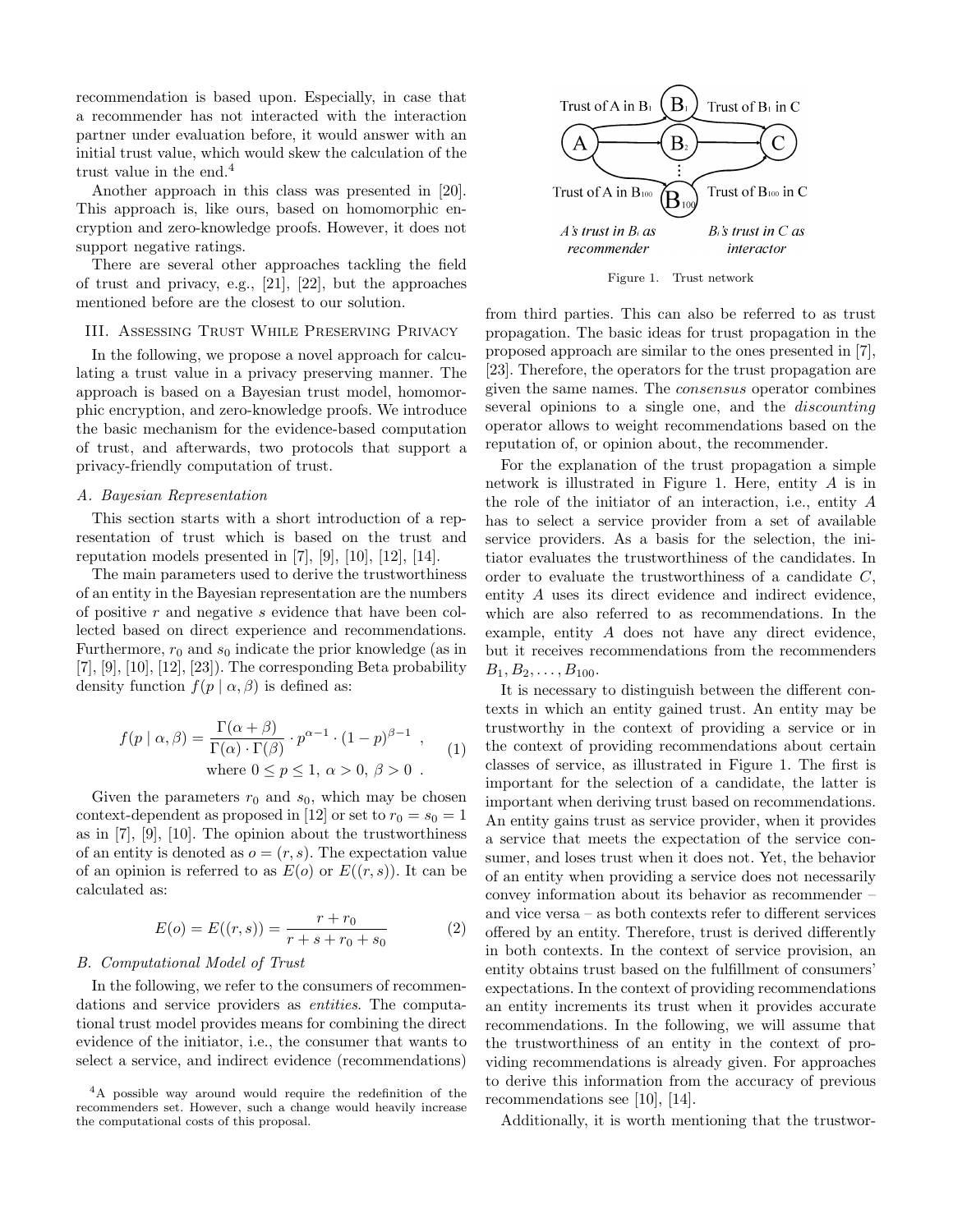thiness in the context of providing recommendations as well as in the context of providing a service also depends on the considered class of service, e.g., file sharing or weather forecast. Yet, in the following we assume there is only one class of service, in order to keep the notation simple.

# C. Notation

In the rest of the paper the following notation is used. A denotes initiators of interactions, i.e., service consumers. B denotes recommenders of services. C denotes service providers.

The opinion of an service consumer A about a service provider C is denoted as  $o_c^A$  (with a lowercase c). The opinion of a service consumer  $A$  about a recommender  $B$ is denoted as  $o_B^A$  (with an uppercase  $B$ ).

The expectation value  $E(o_c^A)$  express the trustworthiness that  $A$  assigns to  $C$  in the context of service provisioning. The expectation value  $E(o_B^A)$  express the trustworthiness of  $A$  in  $B$  in the context of providing accurate recommendations.

# D. Trust Propagation

For trust propagation, we define two basic operators: consensus and discounting.

Definition 3.1 (Consensus): Let  $o_c^{B_1} = (r_c^{B_1}, s_c^{B_1})$  and  $o_c^{B_2} = (r_c^{B_2}, s_c^{B_2})$  be the opinions of  $B_1$  and  $B_2$  about the trustworthiness of entity c. The opinion  $o_c^{B_1,B_2}$  =  $(r_c^{B_1,B_2}, s_c^{B_1,B_2})$  is modeled as the opinion of an imaginary entity which made the experiences of  $B_1$  and  $B_2$ , and is defined as:

$$
o_c^{B_1, B_2} = o_c^{B_1} \hat{\oplus} o_c^{B_2} = (r_c^{B_1} + r_c^{B_2}, s_c^{B_1} + s_c^{B_2}) \tag{3}
$$

Where the  $\langle \hat{\oplus} \rangle$  symbol denotes the consensus operator. The operator can easily be extended for the consensus of multiple opinions (see Eq. 6).

Definition 3.2 (Discounting): Let  $o_B^A = (r_B^A, s_B^A)$  and  $o_c^B = (r_c^B, s_c^B)$ . We denote the opinion of A about c based on the recommendation of B as  $o_c^{A:B} = (r_c^{A:B}, s_c^{A:B})$  and define it as:

$$
o_c^{A:B} = o_B^A \hat{\otimes} o_c^B = (d(o_B^A) \cdot r_c^B, d(o_B^A) \cdot s_c^B)
$$
 (4)

The discounting factor  $d(o_B^A)$  can be defined as:

$$
d(o_B^A) = E(o_B^A) = \frac{r_B^A + r_0}{r_B^A + s_B^A + r_0 + s_0} \tag{5}
$$

Where the ' $\hat{\otimes}$ ' symbol denotes the discounting operator. The aggregation of recommendations is done using the operators consensus and discounting. Assuming that A receives recommendations about  $C$  from a set of recommenders B, where  $\mathcal{B} = \{B_1, \ldots, B_n\}$ . The trustworthiness that A assigns to  $\beta$  (in the context of providing recommendations) is given by  $o_{B_1}^A, \ldots, o_{B_n}^A$ . The recommendations are given as  $o_c^{B_1}, \ldots, o_c^{B_n}$ . The aggregation of the opinions using the operators defined above is calculated as follows:

$$
o_c^{A:B} = (o_{B_1}^A \hat{\otimes} o_c^{B_1}) \hat{\oplus} \dots \hat{\oplus} (o_{B_n}^A \hat{\otimes} o_c^{B_n})
$$
  
= 
$$
(\sum_{i=1}^n d(o_{B_i}^A) \cdot r_c^{B_i}, \sum_{i=1}^n d(o_{B_i}^A) \cdot s_c^{B_i})
$$
(6)

Whenever entity A has additional direct evidence  $o_c^A$ , this evidence needs also be to considered, e.g., by adding this evidence after aggregating the recommendations or by considering oneself as recommender with a discounting factor  $d = 1$ .

# E. Learning whom to trust

Assume that  $f_c \in \{0,1\}$  is A's feedback for the interaction – where '0' means "not satisfying" and '1' means "satisfying".A updates his direct evidence about  $C, o_c^A =$  $(r_c^A, s_c^A)$ , after the interaction to  $o_c^A = (r_c^A + f_c, s_c^A + 1 - f_c)$ – which means that  $f_c = 1$  leads to an increase of  $r_c^A$  by 1 (while  $s_c^A$  remains unchanged) and  $f_c = 0$  leads to an increase of  $s_c^A$  by 1 (while  $r_c^A$  remains unchanged).

After receiving recommendations from  $B_i$ , the update of the trustworthiness of the recommenders can be carried out based on the accuracy of the recommendation [24]. A recommendation is supposed to be accurate if the recommendation and the feedback  $f_c$  for outcome of an interaction have the same tendency. This can formalized as follows  $(f_i^h)$  characterizes whether A rates the h-th recommendation by  $B_i$  as accurate):

- positive update  $f_i^h = 1$ : If feedback  $f_c$  is positive and the recommender provided more positive than negative evidence, i.e.,  $r_c^{B_i} > s_c^{B_i}$ .
- negative update  $f_i^h = 0$ : If feedback  $f_c$  is negative and the recommender provided more negative than positive evidence, i.e.,  $r_c^{B_i} < s_c^{B_i}$ .
- no update: If the recommender has no previous experience with C, i.e.,  $(r_c^{B_i}, s_c^{B_i}) = (0,0)$ . Or if the recommender provided as much negative as positive evidence, i.e.,  $r_c^{B_i} = s_c^{B_i}$ .

Finally, the update will be calculated similar to the update of the trustworthiness of an interaction partner: If the trustworthiness of the recommender was  $o_{B_i}^A = (r_{B_i}^A, s_{B_i}^A)$ before the update, it will be  $(r_{B_i}^A + f_i^h, s_{B_i}^A + 1 - f_i^h)$  after the interaction.

#### IV. Goals for the privacy-friendly computation

Our approach for a privacy-friendly computation of trust has three goals:

- 1) Support A in evaluating the trustworthiness of his potential interaction partners C using recommendations. There is no need that A knows the individual recommendations as long as A can use them in calculations and compute the result. This goal is achieved using homomorphic encryption and a trusted third party that is trusted to perform a decryption.
- 2) Support A in evaluating the trustworthiness of his recommenders  $B_i$ . For A to update the trust in recommenders  $B_i$  (see Section III-E), A does not need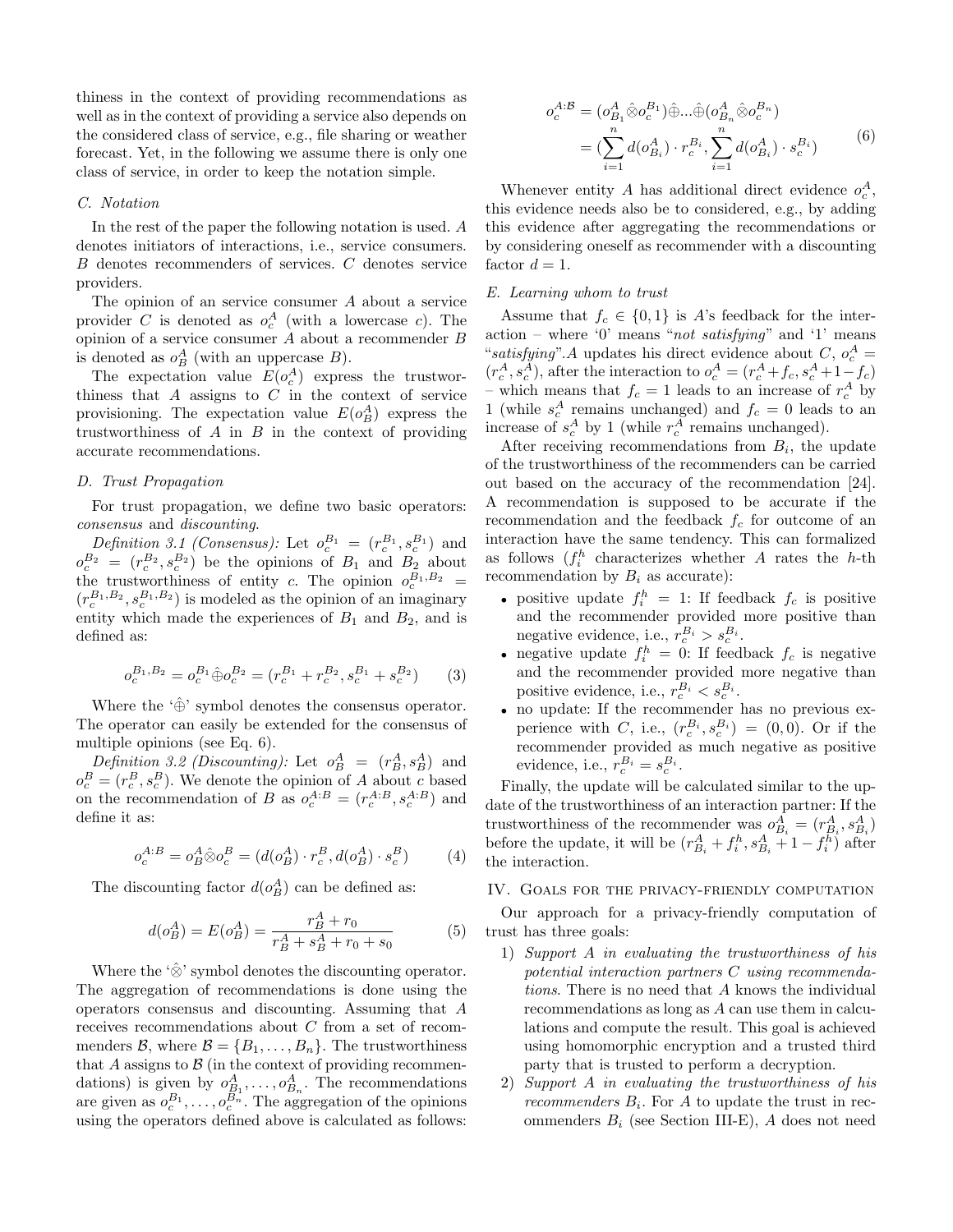to know each individual recommendation  $(r_c^{B_i}, s_c^{B_i}),$ but one only needs to know whether the recommendation was accurate or not (thus, individual recommendations can be encrypted). For this evaluation it is sufficient to know if  $r_c^{B_i} > s_c^{B_i}$ ,  $r_c^{B_i} < s_c^{B_i}$ , or  $r_c^{B_i} = s_c^{B_i}$ . However, A has to make sure that this information is reliably linked to the provided (encrypted) recommendation. This is achieved using zero-knowledge proofs.

3) Prevent A from learning unnecessary details about the recommendations from his recommenders  $B_i$ . Our evaluation shows that a curious, non-malicious, A will not be able to learn the values of a recommendation  $(r_c^{B_i}, s_c^{B_i})$ . Furthermore, we increase the costs for malicious attacker to learn unnecessary details about the recommendations when comparing our proposal against the state of the art.

## V. Privacy-preserving Computation of Trust

In this section we introduce our novel protocol for a privacy-preserving computation of trust. For a better understanding, we divided the protocol into two parts. The first part introduces a preliminary protocol that can achieve the first two objectives stated in Section IV. The second part extends the preliminary protocol to achieve the final objective listed in Section IV. Details regarding homomorphic encryption and the used zero-knowledge proofs (ZKP) are presented in Section VII.

The protocol has the following parties and roles, which extends the notation presented in Section III-C.

- A is the initiator of interactions. A evaluates the trustworthiness of a service provider C based on the recommendations from recommenders  $B_i$ .
- $Z$  is a trusted third party (TTP).  $Z$ 's role is to decrypt data that is sent to it.  $Z$  is trusted by all protocol participants not to collude with  $A$  or  $B_i$ .

The protocol is divided into the following 4 phases:

- 1) Phase 0. The setup phase initializes the protocol parameters and define the set of participants.
- 2) Phase 1. A calculates the trustworthiness of service providers C.
- 3) Phase 2. For A to select the best service provider C.
- 4) Phase 3. For A to update the trust values regarding the service provider C and the recommenders  $B_i$ .

Each phase can be divided into one or more steps, where steps are named according to the following notation:  $\langle Entity \rangle$ - $\langle Step\;Number\;for\;this\;Entity \rangle$ , where entity is either  $A, B$  or  $Z$ , and the step number  $\in \mathbb{N}^*$ .

## A. Preliminary Protocol (Part 1)

The overview of the preliminary protocol is depicted in Figure 2.







Figure 2. Overview: Preliminary Protocol – Part 1

0) Setup: The setup phase initializes protocol parameters, and define the set of participants.

- A defines a Sybil-free set  $\mathcal{B} = \{B_1, \ldots, B_i, \ldots, B_n\}$  of entities that have agreed to provide recommendation regarding a service provider C. Additionally, the elements of  $\beta$  must agree that  $|\beta|$  is sufficiently large to be used as an anonymity set.<sup>5</sup>
- A initializes the opinions  $o_{B_i}^A$  about the trustworthiness of his recommenders using the parameters  $r_0 > 0$ and  $s_0 > 0$ , e.g.,  $r_0 = s_0 = 1$ .
- A and all recommenders  $B_i$  in the recommender set agree on a trusted third party Z.
- A informs all recommenders  $B_i$  about  $N$ ,<sup>6</sup> which is the maximum number of evidence A accepts from each recommender.

<sup>5</sup>A Sybil-free set of pseudonyms can be achieved as in [25], [26].

 $^6{\cal N}$  is necessary to prevent that an entity attacks the computation of trust by providing an arbitrary high number of pieces of evidence.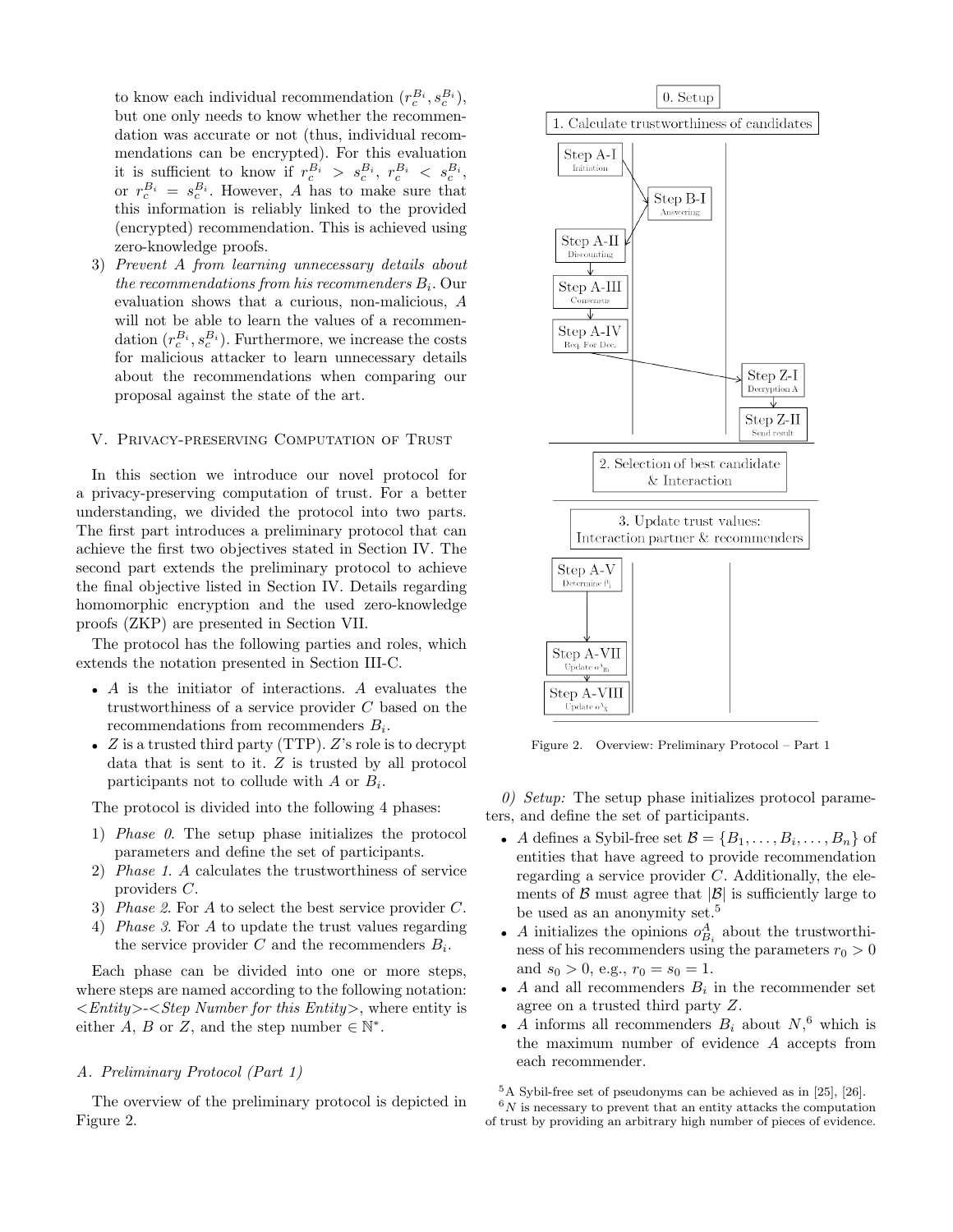• Z creates a key pair with a public key  $(s_k, pk)$  (see Section VII) and distributes the public key  $pk$  to A and all  $B_i$ . Z is trusted to keep sk secret.

1) Calculate Trustworthiness of Service Providers: When A has to evaluate the trustworthiness of a set of candidates for an interaction, then A initiates the following protocol for each candidate C.

Step A–I: Initiating a request for recommendations.

 $01: A$  sends a request for recommendation about  $C$  to all  $B_i$ .

Step B-I: Answering a request.

- 01: Each  $B_i$  responds with  $(\mathsf{Enc}_{pk}(r_c^{B_i}), \mathsf{Enc}_{pk}(s_c^{B_i}))$ and the information needed to proof  $($  using  $ZKPs)$   $(*)$  :
	- a)  $0 \leq r_c^{B_i} + s_c^{B_i} \leq N$  and
	- b) the true statement out of: b1)  $r_c^{B_i} = s_c^{B_i}$ <br>
	b2)  $r_c^{B_i} < s_c^{B_i}$ <br>
	b3)  $r_c^{B_i} > s_c^{B_i}$ 
		-

Step A–II: Processing recommendations (discounting).

01: For each reply by  $B_i$  $02:$  A verifies that the recommendation is valid  $(ZKP)$ , i.e.,  $0 \leq r_c^{B_i}, s_c^{B_i} \leq N$  (using ZKPs)  $(*)$ 03: A calculates  $\mathsf{Enc}_{pk}(r_c^{A:B_i}) =$  $\mathsf{Enc}_{pk}(d(o^A_{B_i}) \cdot r_c^{B_i}) = d(o^A_{B_i}) \otimes \mathsf{Enc}_{pk}(r_c^{B_i})~~(**)$ 04: A calculates  $\mathsf{Enc}_{pk}(s_c^{A:B_i}) =$  $= \mathsf{Enc}_{pk}(d(o_{B_i}^A) \cdot s_c^{B_i}) = d(o_{B_i}^A) \otimes \mathsf{Enc}_{pk}(s_c^{B_i}) \ \ (\ast \ast)$  $05:$  End for

Step A–III: Recommendation aggregation (consensus).

01: A computes  $(**):$  $\mathsf{Enc}_{pk}(\sum_{i=1}^{|B|} r_c^{A:B_i}) = \mathsf{Enc}_{pk}(r_c^{A:B_1}) \oplus \ldots \oplus \mathsf{Enc}_{pk}(r_c^{A:B_{|B|}})$ 02: A computes  $(**):$  $\mathsf{Enc}_{pk}(\sum_{i=1}^{|B|} s_c^{A:B_i}) = \mathsf{Enc}_{pk}(s_c^{A:B_1}) \oplus \ldots \oplus \mathsf{Enc}_{pk}(s_c^{A:B_{|B|}})$ 

Step A–IV: Request for decryption.

01: A sends to  $Z$  (\*\*\*):  $((\mathsf{Enc}_{pk}(\sum_{i=1}^{|B|} r_c^{A:B_i}), \mathsf{Enc}_{pk}(\sum_{i=1}^{|B|} s_c^{A:B_i}))$ 

Step Z–I: Decryption of message from A.

01: When  $Z$  receives a tuple  $(\mathsf{Enc}_{pk}(\sum_{i=1}^{|B|} r_c^{A:B_i})$ ,  $\mathsf{Enc}_{pk}(\sum_{i=1}^{|B|} s_c^{A:B_i})$  from  $A$ , then  $02: Z$  decrypts the tuple:

$$
r_{agg}^A = \textsf{Dec}_{sk}(\textsf{Enc}_{pk}(\sum_{i=1}^{|B|} r_c^{A:B_i}))
$$
, and  

$$
s_{agg}^A = \textsf{Dec}_{sk}(\textsf{Enc}_{pk}(\sum_{i=1}^{|B|} s_c^{A:B_i}))
$$

Step Z–II: Send result to A.

 $01:$  Z sends  $(r_{agg}^A,s_{agg}^A)$  to  $A$ 

# Important notes:

(∗)ZKP techniques are explained in Section VII.

(∗∗)Assuming a homomorphic encryption scheme as introduced in Section VII. We use the following short notation for operations when exploiting the homomorphism:  $\mathsf{Enc}_{pk}(c \cdot m) = c \otimes \mathsf{Enc}_{pk}(m)$  and  $\mathsf{Enc}_{pk}(m + m') =$  $\mathsf{Enc}_{pk}(m) \oplus \mathsf{Enc}_{pk}(m')$ 

 $(**)A$  can add his own experience to  $(\mathsf{Enc}_{pk}(\sum_{i=1}^{|B|} r_c^{A:B_i}),$  $\mathsf{Enc}_{pk}(\sum_{i=1}^{|B|} s_c^{A:B_i})$  by encrypting  $\mathsf{Enc}_{pk}(r_c^A, s_c^A)$  and treating it as another recommendation.

2) Selection of the Best Service Provider & Interaction: If there is only one candidate, A can use the collected information to decide whether this candidate is trustworthy enough for the interaction. If  $A$  can choose between multiple candidates, A runs the first part of the protocol per interaction partner. Afterwards, A can decide whether to interact with a certain interaction partner (e.g., the best one) or not. In case A decides not to interact, the protocol will stop without any further steps.

3) Update Trust Values: The update will only be carried out if A has interacted and rated the interaction with C and if  $B_i$  provided a (positive or negative) recommendation about C.

**Step A–V:** Determine  $f_i^h$ .

Assume that  $f_c \in \{0,1\}$  is A's feedback for the interaction. Having received a recommendation from  $B_i$ , A rates the accuracy of  $B_i$ 's recommendation either positive or negative, i.e.,  $f_i^h = 1$  or  $f_i^h = 0$  (where h denotes that A updates his trust in the recommender  $B_i$  for the  $h^{th}$  time).

```
01: For each B_i
```
02: A calculates the accuracy  $f_i^h$  of the recommendation as (Knowledge about relation between  $r_c^{B_i}$ and  $s_c^{B_i}$  was provided in Phase B-I.)  $f_i^h =$  $\sqrt{ }$  $\int$  $\overline{\mathcal{L}}$ 1 if  $f_c = 1$  and  $r_c^{B_i} > s_c^{B_i}$ , 1 if  $f_c = 0$  and  $r_c^{B_i} < s_c^{B_i}$ , undef if  $r_c^{B_i} = s_c^{B_i}$ , 0 else.

 $03:$  End for

**Step A–VII:** Update  $o_{B_i}^A$ .

01: For each  $B_i$ 02: If  $f$  $h_i^h \neq$  undef, then A updates  $o_{B_i}^A = (r_{B_i}^A, s_{B_i}^A)$  to  $o_{B_i}^A = (r_{B_i}^A + f_i^h, s_{B_i}^A + 1 - f_i^h)$ 

03: End for

Step A-VIII: Update  $o_c^A$ .

Assume that  $f_c \in \{0,1\}$  is A's feedback for the interaction.

01: A updates  $o_c^A = (r_c^A, s_c^A)$  to  $o_c^A = (r_c^A + f_c, s_c^A + 1 - f_c)$ 

4) Properties of the preliminary protocol: Assuming that all entities follow the protocol, we have that:

- A can calculate the trust value for  $C$  as described in Section III-B.
- A does not have direct access to the recommendations of  $B_i$ , as A gets only encrypted data from  $B_i$ .
- A can learn about the trustworthiness of  $B_i$  based on the information provided by the ZKP.
- Z does not have access to the individual recommendations, as it does not receive them, but only aggregated values.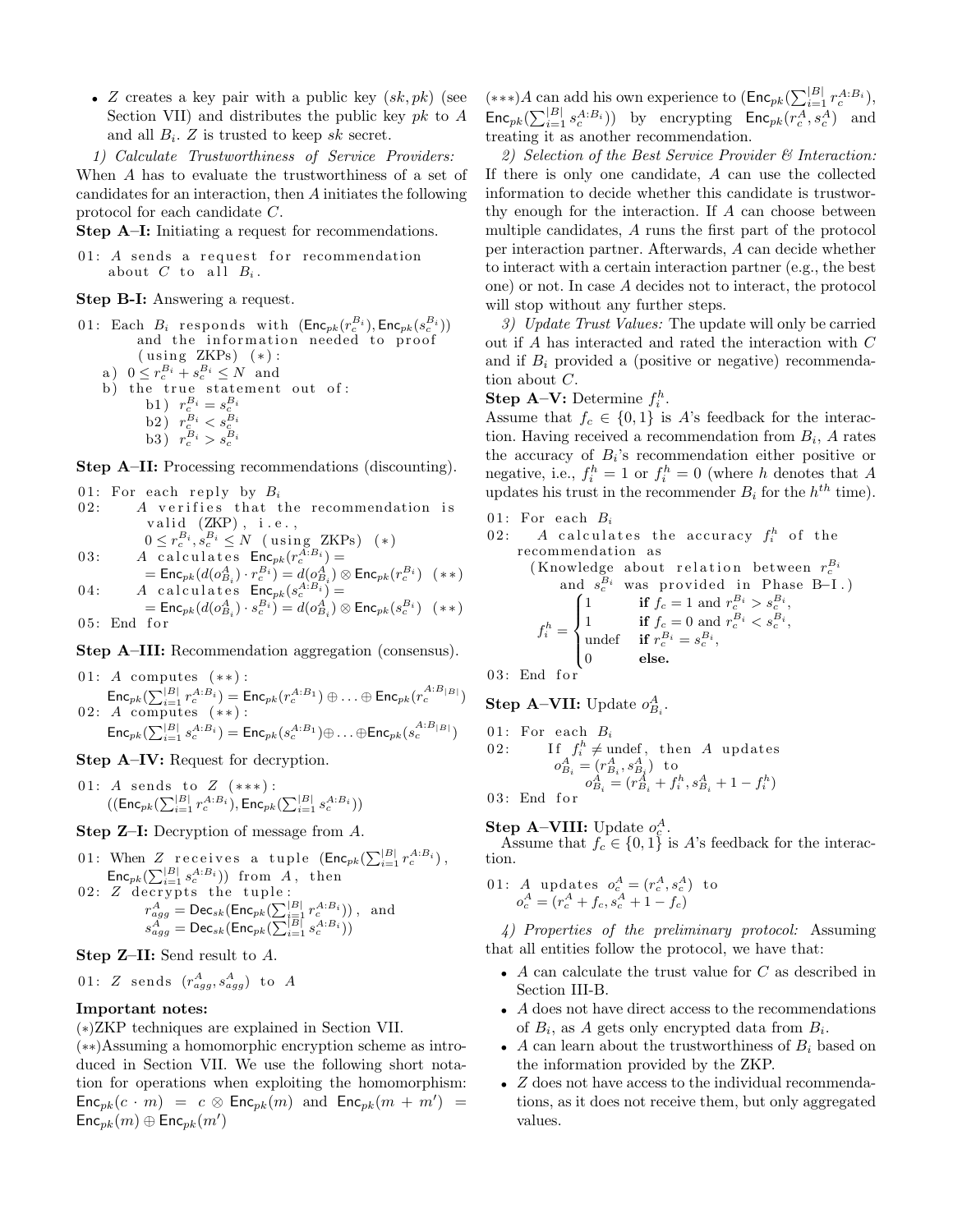5) Vulnerabilities of the preliminary protocol: A curious attacker could exploit the preliminary protocol using two different strategies, which require no preparation:

- 1)  $A$  can send any tuple to  $Z$  for decryption, e.g.,  $(r_c^{B_i}, s_c^{B_i})$  in step A–IV: As Z could not distinguish those from the correctly computed values, Z would decrypt those values and send them back to A.
- 2) A can select the values for  $d_0, \ldots, d_n$  without any control. If A selects  $d_i = 1$  and  $\forall j \neq i.d_j = 0$ , then it holds that  $(r_{agg}, s_{agg}) = (r_c^{B_i}, s_c^{B_i})$  and A can get knowledge about an arbitrary recommendation.

There exists a number of options to overcome the first attack. However, the second attack is harder to handle, as it is inherent of the trust updating process that entity A controls the values of  $d(o_{B_i}^A)$ . The full protocol, which extends of the preliminary protocol handles both attacks. The full protocol is presented next.

## B. Full Protocol (Part 2)

To overcome the vulnerabilities presented in the preliminary protocol, we extended it. This extended version, i.e., the full protocol, prevents A from manipulating the values of  $d(o_{B_i}^A)$ .

The full protocol has the same phases, but additional steps to phases 1 (for calculating the trustworthiness of service providers) and 3 (for updating trust values), and one suppressed step in phase 1 (step Z–II). Phase 0 (setup) has additional requirements as well. The full protocol is depicted in Figure 3.

The building blocks that differ from preliminary protocol are highlighted in gray in Figure 3.

0) Setup: The setup phase initializes protocol parameters, and define the set of participants. The first five items are common with the preliminary protocol, while the other items are added to support the extra functionalities of the full protocol.

- A defines a Sybil-free set  $\mathcal{B} = \{B_1, \ldots, B_i, \ldots, B_n\}$  of entities that have agreed to provide recommendation regarding a service provider  $C$ . Additionally, the elements of  $\beta$  must agree that  $|\beta|$  is sufficiently large to be used as an anonymity set.
- A initializes the opinions  $o_{B_i}^A$  about the trustworthiness of his recommenders, and sends  $Enc_{pk}(r_0)$  and  $Enc_{pk}(s_0)$  to  $B_i$  together with the information for a ZKP for:  $r_0 + s_0 = 2$  and  $r_0 > 0$  and  $s_0 > 0$ .
- A and all recommenders  $B_i$  in the recommender set agree on a trusted third party Z.
- A informs all recommenders  $B_i$  about N, that is the maximum number of evidence A would take from each recommender.
- $Z$  distributes its public key  $pk$  to  $A$  and all  $B_i$ .
- A and all recommenders agree on a value for  $r_0 + s_0$ for the opinions on the trustworthiness of the recommenders. For simplicity, we assume they agreed on



Figure 3. Overview: Full Protocol – Part 2

 $r_0 + s_0 = 2^{7}$ 

- All recommenders in the recommender set of  $A$  agree on two random functions  $rand_1(a, b)$  and  $rand_2(a, b)$ , where  $rand_1(a, b) = -rand_1(b, a)$  and  $rand_2(a, b) =$  $-rand_2(b,a).<sup>8</sup>$
- The recommenders agree on a function  $partner$  which assigns each recommender exactly one partner. For simplicity, we assume that we have a even number of recommenders, and the function partner is defined in a way that it holds  $partner(i) = j \Leftrightarrow partner(j) = i$ .
- A initializes  $o_{B_i}^A = (0,0)$  for all  $B_i$ .

1) Calculate trustworthiness of candidates: When A has to evaluate the trustworthiness of a set of candidates for

 ${}^{8}$ The functions  $rand_1$  and  $rand_2$  have to be chosen in compliance with the parameters of the crypto-system introduced in Section VII.

<sup>7</sup> It would also be possible to choose another value for the sum of  $r_0 + s_0$ . The selection of the individual parameters  $r_0 > 0$  and  $s_0 > 0$  allows A to personalize the individual trustworthiness of his recommenders.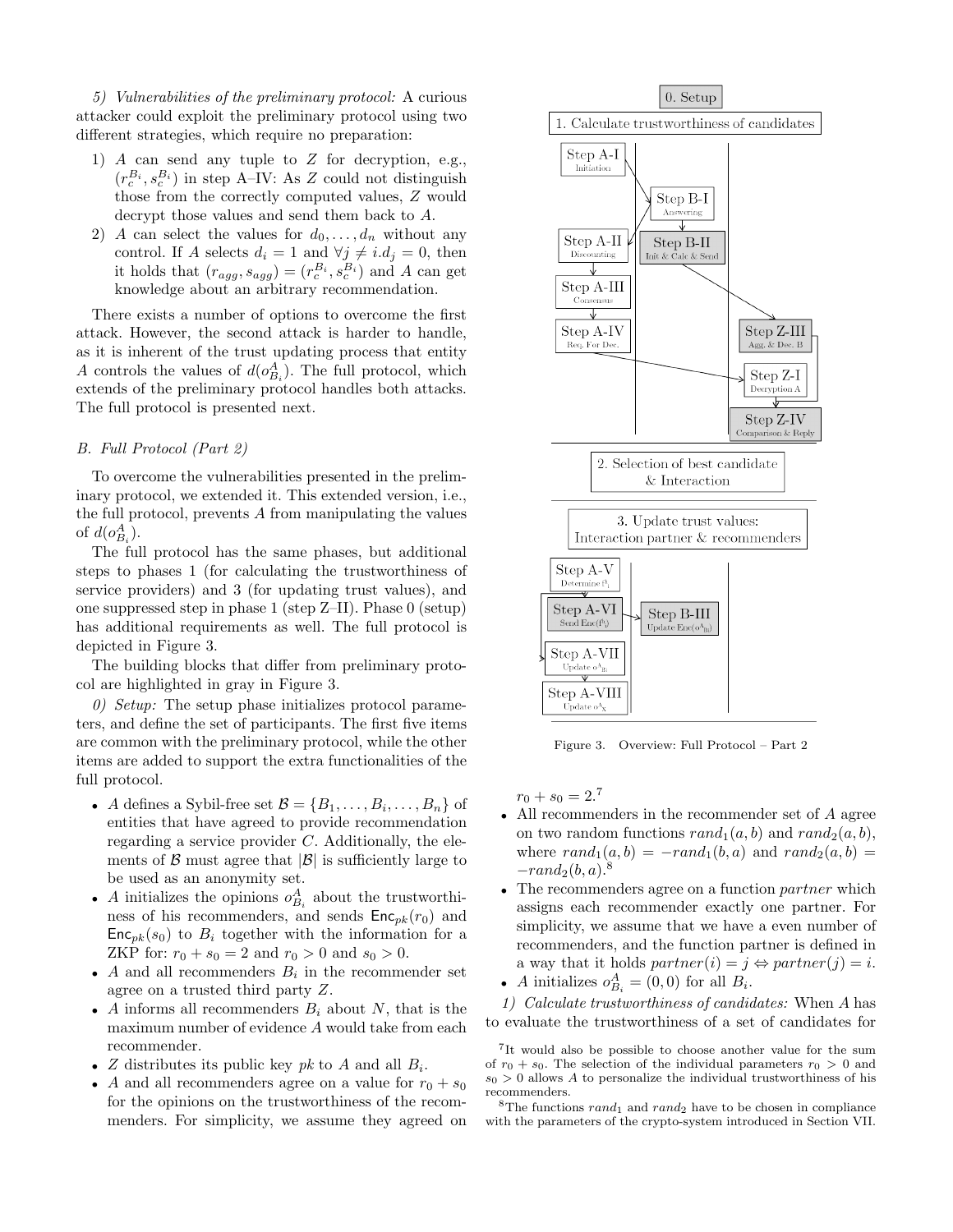interaction, A initiates the protocol shown in Figure 3. **Step B-II:**  $B_i$  initializes, calculates and obfuscates its discounted recommendation and sends it to Z.

- 01: Whenever  $B_i$  receives  $(\mathsf{Enc}_{pk}(f_i^h))$ , then
- 02: If  $B_i$  has never run this protocol with  $A$ before, then  $B_i$  defines
- $\mathsf{Enc}_{pk}(r_{B_i}^A) = \mathsf{Enc}_{pk}(0)$  and  $counter_A = 0$  $03:$  End If
- 04:  $B_i$  calculates  $\mathsf{Enc}_{pk}(r_c^{A:B_i}) = \mathsf{Enc}_{pk}(d(o_{B_i}^A) \cdot r_c^{B_i}) =$  $=\frac{1}{counter_A+2}\otimes(\mathsf{Enc}_{pk}(r_{B_i}^A)\oplus \mathsf{Enc}_{pk}(r_0))\otimes r_c^{B_i}$
- 05:  $B_i$  calculates  $\mathsf{Enc}_{pk}(s_c^{A:B_i}) = \mathsf{Enc}_{pk}(d(o_{B_i}^A) \cdot s_c^{B_i}) =$  $=\frac{1}{counter_A+2}\otimes(\mathsf{Enc}_{pk}(r_{B_i}^A)\oplus \mathsf{Enc}_{pk}(r_0))\otimes s_c^{B_i}$ <br>06:  $B_i$  sends the following values to Z:
- $\mathsf{Enc}_{pk}(r_c^{A:B_i}) \oplus \mathsf{Enc}_{pk}(rand_1(i, partner(i)))$  and  $\mathsf{Enc}_{pk}(s_c^{A:B_i}) \oplus \mathsf{Enc}_{pk}(rand_2(i,partner(i)))$

Step Z–III: Aggregation and decryption of messages by all  $B_i$ .

- 01: When  $Z$  has received the discounted recommendations by all recommenders  $B_i$  in the set of recommenders, then
- $02: Z$  calculates  $\sum_{i=1}^{|B|}\mathsf{Enc}_{pk}(r_{c}^{A:B_i}) \oplus \mathsf{Enc}_{pk}(rand_1(i,partner(i)))$

03: 
$$
\overline{Z}
$$
 calculates  

$$
\sum_{i=1}^{|B|} \text{Enc}_{pk}(s_c^{A:B_i}) \oplus \text{Enc}_{pk}(rand_2(i, partner(i)))
$$

04: 
$$
r_{agg}^B = \text{Dec}_{sk}(\sum_{i=1}^{|B|} \text{Enc}_{pk}(r_c^{A:B_i}) \oplus \text{Enc}_{pk}(r_{c}^{A:B_i})
$$

$$
+ \text{Enc}_{pk}(rand_1(i, partner(i)))
$$
and
$$
s_{agg}^B = \text{Dec}_{sk}(\sum_{i=1}^{|B|} \text{Enc}_{pk}(s_c^{A:B_i}) \oplus \text{Enc}_{pk}(rand_2(i, partner(i)))
$$

Step Z–IV: Comparison and reply.

01: If  $r_{agg}^A = r_{agg}^B$  and  $s_{agg}^A = s_{agg}^B$  Z sends  $(r_{agg}^A, s_{agg}^A)$  to A, else Z sends error to A.

2) Selection of the best recommender & Interaction:: This phase remains the same, as described in the preliminary protocol.

3) Update trust values: The following steps are added to this phase:

**Step A–VI:** A sends update to  $B_i$ .

01: For each  $B_i$ 

- 02: If  $f_i^h \neq \text{undef}$
- 03: A calculates  $\mathsf{Enc}_{pk}(f_i^h)$  $04:$  A generates the information for a
- ZKP showing  $\mathsf{Enc}_{pk}(f_i^h)$  encrypts either  $0$  or  $1$ .  $05:$  A sends the information from  $03$
- and 04 to  $B_i$ 06: End if
- $07:$  End for

**Step B-III:**  $B_i$  updates  $o_{B_i}^A$ .

- 01: Whenever  $B_i$  receives  $(\mathsf{Enc}_{pk}(f_i^h))$ , then
- 02:  $B_i$  verifies that  $(\mathsf{Enc}_{pk}(f_i^h))$  is valid  $(ZKP)$   $(*)$
- 03:  $B_i$  updates  $\mathsf{Enc}_{pk}(r_{B_i}^A)$  using  $\mathsf{Enc}_{pk}(r_{B_i}^A) = \mathsf{Enc}_{pk}(r_{B_i}^A) \oplus \mathsf{Enc}_{pk}(f_i^h)$
- 04:  $B_i$  updates counter<sub>A</sub> = counter<sub>A</sub> + 1

In case A wants to add its direct experience, A can also participate in the protocol as a recommender (with a discount value of 1, as mentioned in Section III-D).

## VI. Proofs and Properties

# A. Proving the functionality

Proof for  $d(o_{B_i}^A)$  computed by A is equivalent to  $d(o_{B_i}^A)$ computed by B:

If the protocol was executed correctly, the following statements Initialization and Update are true:

1) Initialization: In the Setup phase, A initializes  $o_{B_i}^A = (0,0)$ . Furthermore, A and  $B_i$  agree on  $r_0 + s_0 = 2$ , and A sends  $Enc(r_0)$  and  $Enc(s_0)$  to B.

- Thus, A would calculate  $d(\rho_{B_i}^A) = \frac{r_{B_i}^A + r_0}{r_B^A + s_B^A + r_0}$  $\frac{r_{B_i}+r_0}{r_{B_i}^A+s_{B_i}^A+r_0+s_0}$  =  $r_{B_i}^A+r_0$  $\frac{B_i + B_j}{B_i + s_{B_i}^2 + 2}$ . During the initialization, A calculates
- $d(o_{B_i}^A) = \frac{r_0}{2}.$ • On the other hand (see step B–II),  $B$  initializes
- $\mathsf{Enc}_{pk}(r_{B_i}^A) = \mathsf{Enc}_{pk}(0)$  and  $counter_A = 0$ . Thus, B  $\text{calculate} \, \mathsf{Enc}_{pk}(d(o^A_{B_i})) = \frac{1}{counter_A + 2} \otimes (\mathsf{Enc}_{pk}(r^A_{B_i}) \oplus$  $\mathsf{Enc}_{pk}(r_0) = \mathsf{Enc}_{pk}(\frac{r_0}{2}).$

2) Update: When A and  $B_i$  run the protocol correctly, they will always update the parameters for the calculation of  $d(o_{B_i}^A)$  in a synchronized manner (see steps A–VI, A–VII and B-III in Fig. 3). In the case that  $f_i^h = undef$  nothing will happen. In the other cases, i.e.  $f_i^h = 0$  or  $f_i^h = 1$ , it can be shown that A would either increase  $r_{B_i}^A$  or  $s_{B_i}^A$  by 1. Furthermore, if  $f_i^h \neq unde \{f\} B$  would increase  $counter_A$ by 1, and in the case that  $f_i^h = 1$  B would also increase  $r^{A}_{B_{i}}$  by 1, i.e.,  $\mathsf{Enc}_{pk}(r^{A}_{B_{i}} \oplus \mathsf{Enc}_{pk}(1).$ 

Given that  $A$  and  $B_i$  use the same initialization as shown above, we assume at a certain point in time it holds that A would calculate  $d(o_{B_i}^A) = \frac{r_{B_i}^A + r_0}{r_B^A + s_B^A + r_0^A}$  $\frac{B_i + r_0}{r_{B_i}^A + s_{B_i}^A + r_0 + s_0}$  and B would calculate  $\mathsf{Enc}_{pk}(d(o_{B_i}^A)) = \frac{1}{counter_A+2} \otimes (\mathsf{Enc}_{pk}(r_{B_i}^A) \oplus$  $\textsf{Enc}_{pk}(r_0)$ ) =  $\textsf{Enc}_{pk}(\frac{r_{B_i}^A+r_0}{counter_A+2})$ , with counter<sub>A</sub> =  $r_{B_i}^A$  +  $s_{B_i}^A$ . Without a loss of generality, we assume there is an update with  $f_i^h = 1$ .

- Thus, the next time, A would calculate  $d(\rho_{B_i}^A)$  =  $r_{B_i}^A$ +1+ $r_0$  $\frac{r_{B_i}^A+1+r_0}{r_{B_i}^A+1+s_{B_i}^A+r_0+s_0} = \frac{r_{B_i}^A+1+r_0}{r_{B_i}^A+1+s_{B_i}^A}$  $\frac{B_i}{r_{B_i}^A+1+s_{B_i}^A+2}$ .
- $\overrightarrow{On}$  the other hand, *B* would calculate  $\mathsf{Enc}_{pk}(d(o_{B_i}^A)) = \frac{1}{counter_A+1+2} \otimes (\mathsf{Enc}_{pk}(r_{B_i}^A +$ 1) ⊕  $Enc_{pk}(r_0)$  =  $Enc_{pk}(\frac{r_{B_i}^A + 1 + r_0}{counter_A + 1 + 2})$  = Enc<sub>pk</sub> $\left(\frac{r_{B_i}^A + 1 + r_0}{r^A + s^A + 1}\right)$  $\frac{B_i}{r_{B_i}^A + s_{B_i}^A + 1 + 2}$

 $\blacksquare$ 

Proof for  $r_{agg}^A = r_{agg}^B$  and  $s_{agg}^A = s_{agg}^B$ :

We show just the equivalence of  $r_{agg}^A = r_{agg}^B$ ; the proof for  $s_{agg}^A = s_{agg}^B$  could be done analogously. If the protocol was executed correctly, the following statements are true: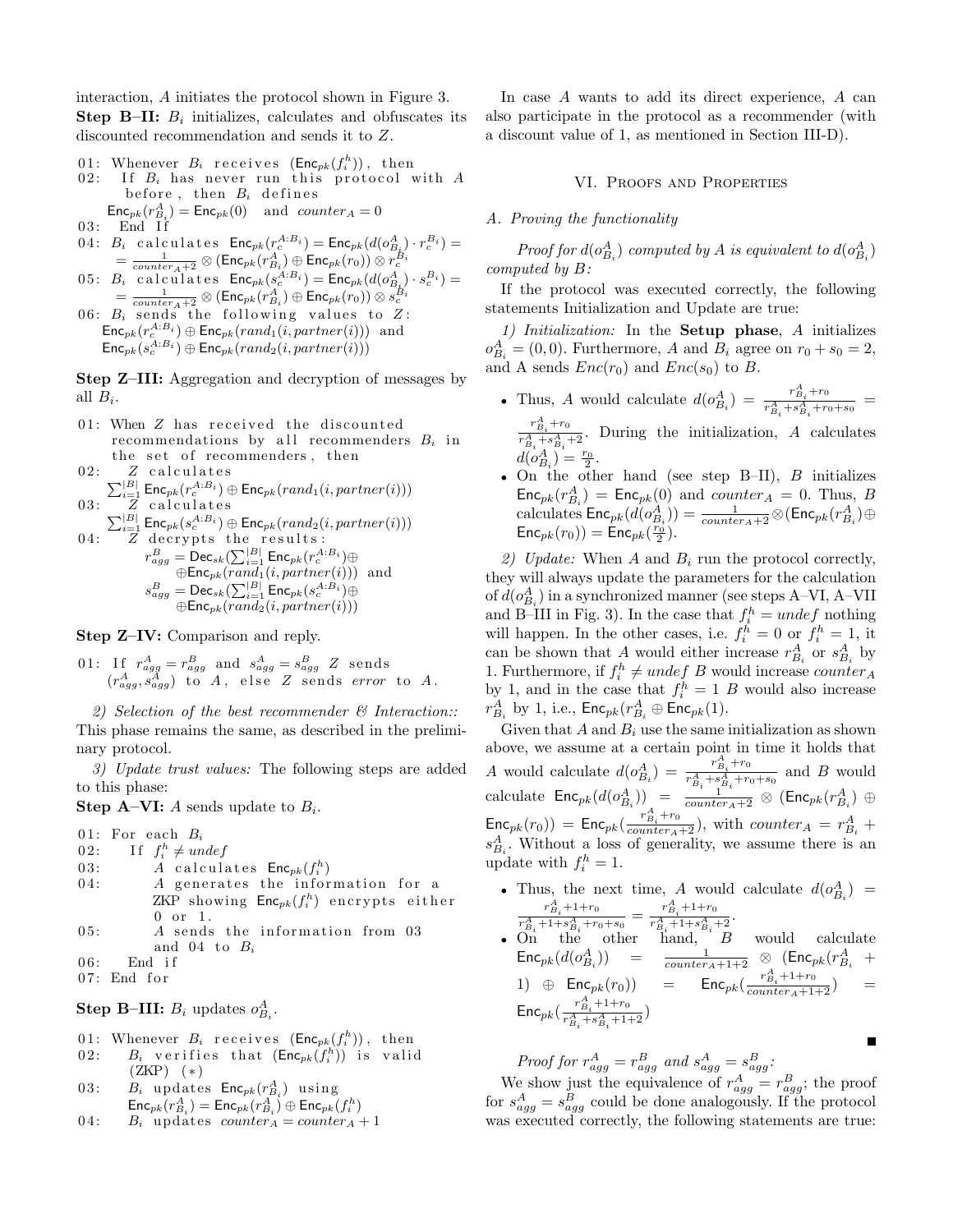1) From steps  $A-IV$  and  $Z-I$ : We have

$$
r_{agg}^{A} = \text{Dec}_{sk}(\text{Enc}_{pk}(\sum_{i=1}^{|B|} r_c^{A:B_i}))
$$
  
= 
$$
\sum_{i=1}^{|B|} r_c^{A:B_i} = \sum_{i=1}^{|B|} d(o_{B_i}^{A}) \cdot r_c^{B_i}
$$

2) From steps B–II and Z–III: We have

$$
r_{agg}^B = \text{Dec}_{sk}(\sum_{i=1}^{|B|} \text{Enc}_{pk}(r_c^{A:B_i}) \oplus \text{Enc}_{pk}(rand_1(i, partner(i)))
$$
  

$$
= \sum_{i=1}^{|B|} r_c^{A:B_i} + rand_1(i, partner(i)) = \sum_{i=1}^{|B|} r_c^{A:B_i}
$$
  

$$
= \sum_{i=1}^{|B|} d(o_{B_i}^A) \cdot r_c^{B_i}
$$

Based on the assumptions that

- $j = partner(i) \Leftrightarrow i = partner(j),$
- $rand_1(i, partner(i)) = -rand_1(partner(i), i)$ , and
- each recommender  $R_i$  has exactly one partner,

one can conclude that  $\sum_{i=1}^{|B|} rand_1(i, partner(i)) = 0$ , and thus it holds  $r_{agg}^B = \sum_{i=1}^{\overline{|B|}} r_c^{A:B_i}$ .

# B. Properties of this protocol

Assuming all entities follow the protocol:

- $A$  can calculate the trust value for  $C$ .
- A does not have direct access to the recommendations of the  $B_i$ 's.
- A can learn about the trustworthiness of its recommenders using the information whether  $r > s$ ,  $r < s$ ,  $r = s$ , which was verified based using ZKPs.
- Z cannot learn the values of the opinion  $o_{B_i}^A$  of A about its recommenders  $B_i$  nor the corresponding discounting factor  $d(o_{B_i}^A)$  (as Z only receives the aggregated (and encrypted) values  $\mathsf{Enc}_{pk}(r_{agg}^A, s_{agg}^A)$ from A and the values Z receives from  $B_i$  are obfuscated by random numbers). Especially, Z could not get this information by decrypting the received information from A or any  $/$  all  $B_i$ .
- Z cannot learn the values of the individual recommendations  $o_c^{B_i}$  (as the recommendations are obfuscated by random numbers).
- A cannot adjust the values for  $o_{B_i}^A$  as free as in the basic version of the protocol. Especially, the protocol enforces that A can only incrementally update the values of  $d_{B_i}^A$ ) after A received a recommendation by  $B_i$  as part of the protocol. Furthermore, the protocol assures that the update will be either 0 or 1 (using ZKPs). This prevents a curious attacker from learning the values  $(r_c^{B_i}, s_c^{B_i})$  in "a single shot", without preparation. However, a "long run-attack" is still possible, as A can tailor the incremental updates in the way that he pushes the trustworthiness of one recommender towards 1 and the trustworthiness of the other recommenders towards 0. Compared to

the state-of-the-art approaches the extended version provides an advantage nevertheless, as it severely increased the costs of this type of attack.

# C. Attack based on linear equations

If A gets the values  $r_{agg}$  and  $s_{agg}$ , then A can try to calculate the values for  $r_c^{\bar{B}_i}$  and  $s_c^{\bar{B}_i}$  based on repeated interactions. For example, for  $r_{agg}$  holds that  $r_{agg}$  =  $\sum_{i=1}^{n} d(o_{B_i}^A) \cdot r_c^{B_i}$ . As A knows the values for  $d(o_{B_i}^A)$  (and how they changed over time), A could learn all the values  $r_c^{B_i}$  after *n* interactions, in the case that the values of  $r_c^{B_i}$ have not changed over time.

In order, to overcome this problem, there are multiple solutions: *(i)* the recommenders  $B_i$  could introduce noise on the values  $r_c^{B_i}$  and  $s_c^{B_i}$ , or *(ii)* Z could introduce noise the result  $r_{agg}$  and  $s_{agg}$ . Z can introduce imprecision in the following way: instead of  $r_{agg}$  and  $s_{agg}$  Z sends to A the value of  $\frac{r_{agg}+r_0}{r_{agg}+s_{agg}+2}$  and an additional level of certainty lc, e.g.,  $lc = 1$  if  $r_{agg} + s_{agg} \in [0; |B| \cdot N/3], lc = 2$  if  $r_{agg} + s_{agg} \in [|B| \cdot \tilde{N}/3 + 1; |B| \cdot 2N/3],$  and  $lc = 3$  if  $r_{agg} + s_{agg} \in [|B| \cdot N2/3 + 1; |B| \cdot N].$ 

Finally, we can state that one could overcome the need for a central trusted third party, by distributing the key for the decryption to multiple entities and using threshold cryptography.

#### VII. Computing Trust Levels Privately

In the following section, we show how homomorhic encryption and zero-knowledge proofs that are used in the previously presented protocols can be realized.<sup>9</sup>

A public-key encryption scheme  $\mathcal{E} = (KGen, Enc, Dec)$ consists of three efficient algorithms where KGen on input the security parameter  $1^n$  (in unary) outputs a pair of private and public key  $(sk, pk) \leftarrow \mathsf{KGen}(1^n)$ , the encryption algorithm  $Enc$  on input  $pk$  and a message  $m$  (from some message space  $\mathcal{M}_{pk}$  determined by  $pk$ ) returns a ciphertext  $C \leftarrow \mathsf{Enc}(pk, m)$ , and the decryption algorithm Dec on input sk and C returns a message or a special symbol ⊥ to indicate a decryption error. We assume that for any  $(sk, pk) \leftarrow \textsf{KGen}(1^n)$  and any message  $m \in \mathcal{M}_{pk}$  we have  $Dec(sk, Enc(pk, m)) = m$ , i.e., encrypted messages can be correctly decrypted. We occasionally specify the randomness  $\rho$  from the space  $\mathcal{R}_{pk}$  used to derive the ciphertext and write  $C = \text{Enc}(pk, m; \rho)$  for this (now deterministic) process.

An encryption scheme  $\mathcal E$  is *homomorphic* if there exists an operation ⊗ such that for any  $(sk, pk) \leftarrow \mathsf{KGen}(1^n)$ , any  $m, m'$  in the message space  $\mathcal{M}_{pk}$  forming a group under operation  $\oplus$ , any randomness  $\rho, \rho'$  from  $\mathcal{R}_{pk}$  forming a group under  $\odot$  we have

 $\mathsf{Enc}(pk, m; \rho) \otimes \mathsf{Enc}(pk, m'; \rho') = \mathsf{Enc}(pk, m \oplus m'; \rho \odot \rho').$ 

<sup>9</sup>The application of the cryptographic primitives requires a discretization of the trust values; it should be sufficient to consider 2 digits.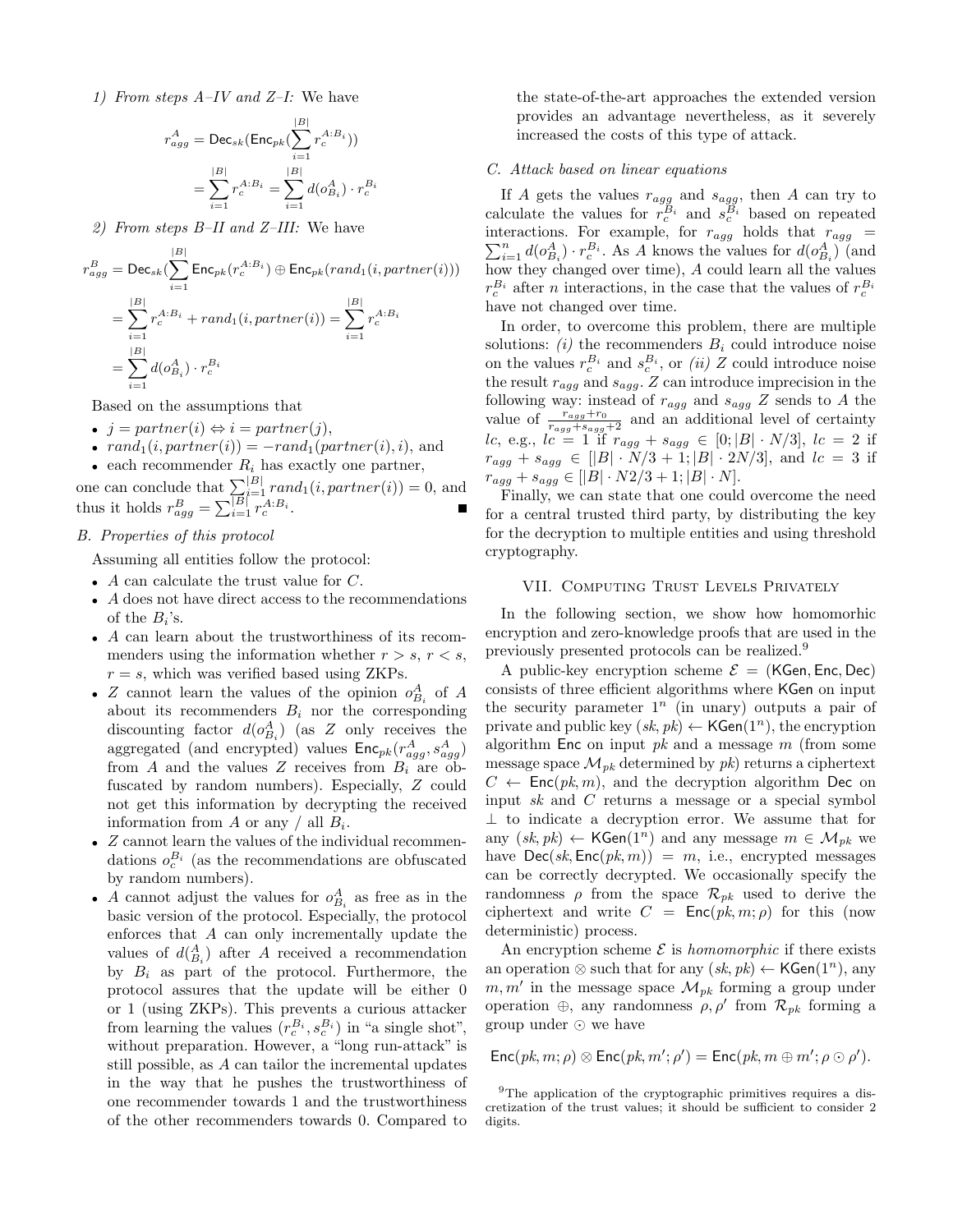Note that we assume that ciphertext operation simultaneously complies with the group operations for messages and randomness; this will ensure that we can prove properties about encrypted values in zero-knowledge. We also assume that all group operations and inverse computations can be performed efficiently. Examples of such homomorphic encryption schemes include the ElGamal scheme [27], being homomorphic for messages over the underlying multiplicative group, and Paillier's scheme [28] which is homomorphic over  $(\mathbb{Z}_N, +)$  for messages and  $(\mathbb{Z}_N^*, \cdot)$  for randomness for RSA modulus N.

For Paillier's scheme a ciphertext is given by  $C =$  $g^m \rho^N \mod N^2$  for  $pk = (g, N)$  and randomness  $\rho \in \mathbb{Z}_N^*$ , and multiplication of ciphertexts  $C = g^m \rho^N \text{ mod } N^2$  and  $C' = g^{m'}(\rho')^N \mod N^2$  over  $\mathbb{Z}_{N^2}^*$  yields

$$
C \cdot C' = g^m \rho^N \cdot g^{m'} (\rho')^N = g^{m+m'} (\rho \rho')^N \text{ mod } N^2
$$

and thus an encryption of  $m + m'$  mod N for randomness  $\rho \rho' \in \mathbb{Z}_N^*$ . One can also raise a ciphertext  $C = g^m \rho^N$  mod  $N^2$  to a constant power  $\alpha \in \mathbb{Z}_N$ , yielding a ciphertext  $C^{\alpha} = g^{\alpha m} \rho^{\alpha N} \bmod N^2$  of  $\alpha m \bmod \mathbb{Z}_N$  for  $\rho^{\alpha} \in \mathbb{Z}_N^*$ . Hence, this scheme is well suited for our purpose since we are interested in sums of evidences.

We also assume that the homomorphic encryption scheme is indistinguishable under chosen-plaintext attacks (IND-CPA) [29] which roughly means that no efficient adversary can distinguish between encryptions of (known) messages m and  $m'$  under pk. We again note that Paillier's scheme is IND-CPA under the decisional composite residuosity assumption [28].

For simplicity we assume a trusted entity to hold the secret key sk and to provide decryptions when necessary. Using a threshold version of Paillier's scheme [30] we can distribute the secret key among several entities. To decrypt a ciphertext each entity then provides a partial decryption which the receiver can verify and from which the receiver can reconstruct the message. A system parameter determines how many corrupt decryption entities the scheme can tolerate such that security and robustness (i.e., the ability to decrypt correctly even if some parties provide malicious partial decryptions) are still guaranteed.

We note that in both cases, single authority and threshold version, the ability to submit arbitrary ciphertexts to the authorities enables malicious parties in principle to mount chosen-ciphertext attacks (akin to the vulnerabilities described in Section V-A). This is inherent when using the homomorphic encryption property to ensure private computations among parties (see also [31]), and is somewhat countered by the augmented protocol.

#### A. Proving Relationships

Using encrypted data introduces the problem of robustness in the sense that malicious parties may now unnoticeably enter, say, out-of-range values into the computation which would then dominate the sum over all values. To prevent such misbehavior we have the parties provide

correctness proofs of their encrypted values. Such proofs on one hand protect an honest verifier against malicious provers, trying to convince the verifier about the validity of a false statement (soundness), and on the other hand ensures that a malicious verifier cannot learn anything about the evidence value of an honest prover beyond the values' validity (zero-knowledge).

We assume that all evidence values are bounded such that the sums remain smaller than the message space. This is justified by the aging of evidence, which typically keeps the values in the range of a few bits only, and vice versa justifies the deployment of aging. More formally, we assume that each party holds encryptions  $R = \mathsf{Enc}(pk, r; \rho)$ and  $S = \text{Enc}(pk, s; \sigma)$  of the positive and of the negative evidence (for known randomness  $\rho$  and  $\sigma$ ). We assume that  $r$  and  $s$  can be represented with  $k$  bits each and that  $2^k \ll N$  for the underlying additive group of public order N.

There are essentially four cases:

- 1) If  $r = s = 0$ , i.e., the recommender cannot provide any evidence, then the recommender should be able to prove that the encrypted values are both 0. However, since such a correctness proof reveals  $r$  and  $s$ anyway, the recommender may simply communicate this in clear and let the receiver act accordingly.
- 2) For  $r = s \neq 0$  the recommender should be able to prove equality of the values and to show that they are unequal to 0, but without revealing the actual values of r and s.
- 3) For  $r > s$  the recommender should be able to prove that  $r, s$  are in the admissible range and that one exceeds the other (but without revealing the difference for example).
- 4) The case  $s > r$  is analogous to the previous case.

a) Fundamental Proof Techniques.: We discuss some basic proof techniques. All proofs starts from the assumption that the prover holds an encryption  $X = \mathsf{Enc}(pk, x; \xi)$ for some  $x, \xi$ . Then prover and verifier engage in a threemove (honest-verifier zero-knowledge) proof about some property about  $x$ . All these proofs share the same structure: the prover in the first encrypts some random value and sends the ciphertext to the verifier who replies with a random challenge c from a set  $\mathcal{C} \subseteq \mathbb{Z}_N$ . The prover finally sends a reply to the challenge which the verifier checks. The proof can be made non-interactive via the Fiat-Shamir transformation [32], [33] by hashing the commitment locally to derive the challenge; the proof is then zero-knowledge (even against malicious verifiers) in the random oracle model.

As an example to prove in zero-knowledge that  $x = 0$ the prover first computes  $C = \mathsf{Enc}(pk, 0; \gamma)$  and sends it to the verifier, the verifier sends  $c$ , and the prover replies with  $\delta = \gamma \cdot \xi^c$ . The verifier accepts iff  $CX^c = \text{Enc}(pk, 0; \delta)$ . The proof is honest-verifier zero-knowledge because given X (but not  $x, \xi$ ) the simulator picks  $c, \gamma$  at random, sets  $C = \mathsf{Enc}(pk, 0; \gamma) \cdot X^{-c}$ , and outputs  $C, c, \delta = \gamma$  as the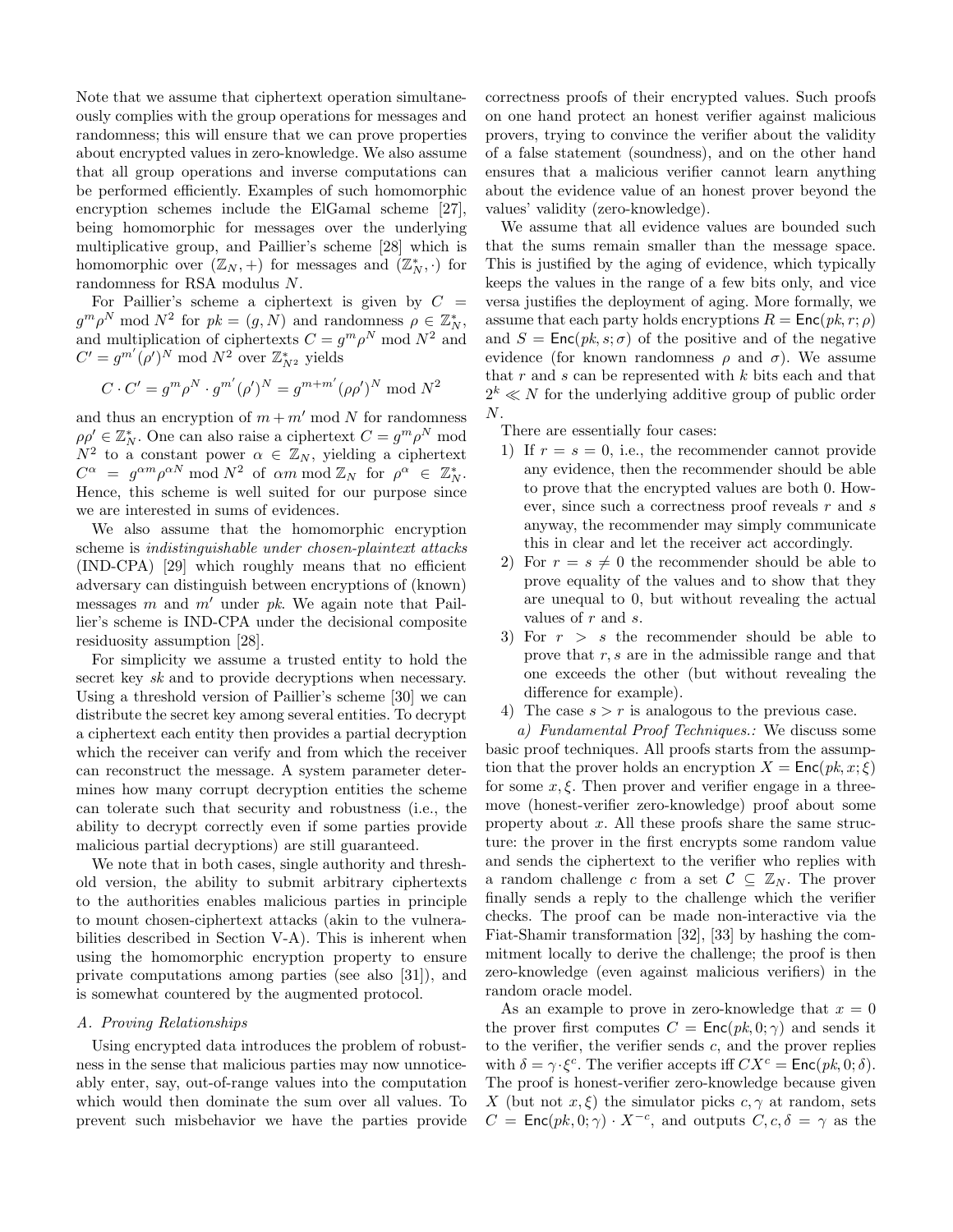transcript. Note that the simulated transcript is identically distributed to the one of an actual execution (with an honest verifier picking the challenge randomly), and could also be carried out if the random challenge is given to the simulator. We denote such an elementary proof by  $\mathcal{ZK}$  (pk, Enc(pk,  $x; \xi$ ) :  $x = 0$ ).

Given the basic proof for showing that  $x = 0$  we can derive more complex proofs. For example, we can prove the logical AND of all proofs easily. Namely, the prover sends the first message for all proofs simultaneously and the verifier sends a single random challenge which the prover uses in all proofs to compute the replies. We can interpret this as a "big" proof  $\mathcal{ZK}(pk, X_1 \wedge X_2 \wedge \cdots : P_1 \wedge P_2 \wedge \cdots)$ for the AND that all ciphertexts  $X_i$  satisfy properties  $P_j$  simultaneously (but where some property  $P_j$  may not depend on all  $X_i$ ). The effort is linear in the number of underlying elementary proofs.

Another important logical statement is the OR of two statements [34], letting  $\mathcal{ZK}(pk, X : P_1 \vee P_2 \vee \dots)$  denote the proof that  $X$  satisfies at least on of the properties  $P_1, P_2, \ldots$  Proving for example that  $x \in \{0, 1\}$  for the ciphertext X, i.e., that  $x = 0$  or that  $x = 1$ , boils down to show that X or  $X \cdot \mathsf{Enc}(pk, -1; 1)$  for constant  $Enc(pk, -1; 1)$  encrypts 0. To this end the prover preselects a random challenge  $c_{1-x} \leftarrow c_{pk}$  and runs the zero-knowledge simulator (for challenge  $c_{1-x}$ ) to create a simulated proof  $(C_{1-x}, c_{1-x}, \delta_{1-x})$  that the part X ·  $\textsf{Enc}(pk, -1; 1)$  (for  $x = 0$ ) resp. the part X (for  $x = 1$ ) encrypts 0. For the other part X (for  $x = 0$ ) resp. the part  $X \cdot \textsf{Enc}(pk, -1; 1)$  (for  $x = 1$ ) it simply runs the prover for showing that the value indeed encrypts 0 where the challenge  $c_x$  is computed as  $c_x = c - c_{1-x} \mod N$  for the preselected challenge  $c_{1-x}$  and the verifier's random challenge c. For transcript  $(C_0, C_1, c, c_0, \delta_0, c_1, \delta_1)$  the verifier checks that both proofs  $(C_0, c_0, \delta_0)$  and  $(C_1, c_1, \delta_1)$  are valid and that  $c = c_0 + c_1 \mod N$ . Hence, the proof for showing  $x \in \{0, 1\}$  roughly consists of two elementary proofs.

Given the proofs for logical statements AND and OR we can devise an (honest-verifier) zero-knowledge proof that  $x \in [0, 2<sup>k</sup>-1]$ . The proof is carried out by having the prover compute encryptions  $X_i = \mathsf{Enc}(pk, x_i; \xi_i)$  of the individual bits  $x_i$  of  $x = \sum_{i=0}^{k-1} x_i 2^i$ . Then the prover shows that each  $X_i$  encrypts a bit and that  $X \cdot \prod_{i=0}^{k-1} X_i^{2^{-i}}$  encrypts 0. Formally, the prover shows

$$
\mathcal{ZK}\left(pk, X, X_0, \dots, X_{k-1} : x = \sum_{i=0}^{k-1} x_i 2^i \wedge \bigwedge_{i=0}^{k-1} (x_i = 0 \vee x_i = 1)\right).
$$

The overall effort corresponds to k encryptions and  $2k +$ 1 elementary proofs. We can now also prove easily that  $x \in [B, B + 2^k - 1]$  for any constant B by proving that  $X \cdot \mathsf{Enc}(pk, -B; 1)$  encrypts a value in  $[0, 2<sup>k</sup> - 1]$ .

b) Proving relationships of evidence values.: The recommender, each time when passing on recommendationsproves that the ciphertexts of  $R$  and  $S$  encrypt values  $r$ , s such that

• 
$$
r = s
$$
 by running  
\n
$$
\mathcal{ZK}\left(pk, RS^{-1}, R, S: r - s = 0 \land r \in [0, 2^k - 1]\right) \land s \in [0, 2^k - 1];
$$

•  $r > s$  by running

$$
\mathcal{ZK}\left(pk, RS^{-1}, R, S:r-s\in[1,2^k]\land r\in[0,2^k-1]\land s\in[0,2^k-1]\right);
$$

•  $r < s$  by running

$$
\mathcal{ZK}\left(pk, SR^{-1}, R, S: s-r \in [1, 2^k] \land r \in [0, 2^k - 1] \land s \in [0, 2^k - 1]\right).
$$

Computationally, the most expensive cases are the ones for  $r > s$  resp.  $s > r$ , requiring approximately 3k encryptions and  $6k+3$  elementary proofs. Recall that k is small, usually in the order of 5, such that for Paillier's scheme the proofs can be performed with a few modular exponentiations only.

#### VIII. Conclusion

In this paper, we presented a novel, privacy-friendly approach of computing trust. To the best of our knowledge, this approach is the first one to combine the following features:

- 1) It supports entities in evaluating the trustworthiness of his potential interaction partners using recommendations.
- 2) It supports entities in evaluating the trustworthiness of his recommenders.
- 3) It prevents the curious initiators from learning unnecessary details about the preferences of his recommenders and it increases the costs of the attack by malicious attackers compared to the state of the art models.
- 4) It is able to handle negative evidence and absence of evidence.

Additionally, the privacy of the recommenders could be further strengthened if the recommender hide their identities using (Sybil-free) pseudonyms as proposed in [5].

#### **REFERENCES**

- [1] C. Dellarocas, "Online reputation systems: How to design one that does what you need." Sloan Management Review, vol. 51 (3), pp. 33–38, 2010.
- [2] A. F. Westin, Privacy and Freedom. New York, NY, USA: Atheneum, 1967.
- [3] S. Fischer-Hübner,  $IT-Security$  and  $Privacy Design$  and Use of Privacy-Enhancing Security Mechanisms, ser. Lecture Notes in Computer Science. Springer-Verlag Berlin/Heidelberg, 2001, vol. 1958.
- [4] L. A. Martucci, "Identity and anonymity in ad hoc networks," Ph.D. dissertation, Karlstad University, Jun 2009.
- [5] L. Martucci, S. Ries, and M. Mühlhäuser, "Identifiers, privacy and trust in the internet of services," in Proceedings of the 4th IFIP International Conference on Trust Management (IFIPTM 2010), 2010.
- [6] G. Zacharia, A. Moukas, and P. Maes, "Collaborative reputation mechanisms in electronic marketplaces," in HICSS '99: Proceedings of the Thirty-second Annual Hawaii International Conference on System Sciences-Volume 8. Washington, DC, USA: IEEE Computer Society, 1999, p. 8026.